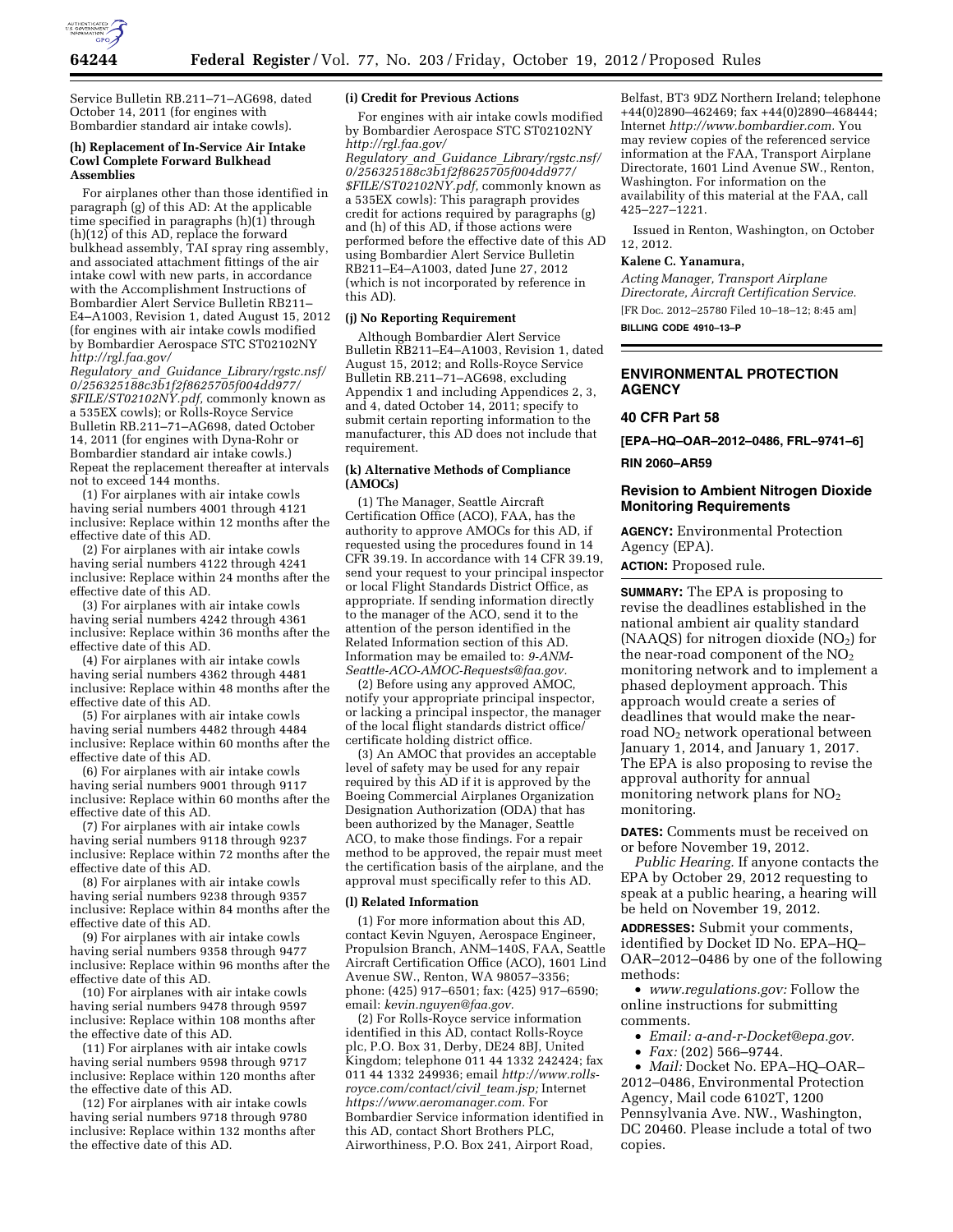• *Hand Delivery:* Docket No. EPA– HQ–OAR–2012–0486, Environmental Protection Agency, EPA West, Room 3334, 1301 Constitution Ave. NW., Washington, DC. Such deliveries are only accepted during the Docket's normal hours of operation, and special arrangements should be made for deliveries of boxed information.

*Instructions:* Direct your comments to Docket ID No. EPA–HQ–OAR–2012– 0486. The EPA's policy is that all comments received will be included in the public docket without change and may be made available online at *[http://www.regulations.gov,](http://www.regulations.gov)* including any personal information provided, unless the comment includes information claimed to be Confidential Business Information (CBI) or other information whose disclosure is restricted by statute. Do not submit information that you consider to be CBI or otherwise protected through *[http://](http://www.regulations.gov)  [www.regulations.gov](http://www.regulations.gov)* or email. The *[www.regulations.gov](http://www.regulations.gov)* Web site is an ''anonymous access'' system, which means the EPA will not know your identity or contact information unless you provide it in the body of your comment. If you send an email comment directly to the EPA without going through *[http://](http://www.regulations.gov)* 

*[www.regulations.gov,](http://www.regulations.gov)* your email address will be automatically captured and included as part of the comment that is placed in the public docket and made available on the Internet. If you submit an electronic comment, the EPA recommends that you include your name and other contact information in the body of your comment and with any disk or CD–ROM you submit. If the EPA cannot read your comment due to technical difficulties and cannot contact you for clarification, the EPA may not be able to consider your comment. Electronic files should avoid the use of special characters, any form of encryption, and be free of any defects or viruses. For additional information about the EPA's public docket, visit the EPA Docket Center homepage at *[http://www.epa.gov/epahome/](http://www.epa.gov/epahome/dockets.htm) [dockets.htm.](http://www.epa.gov/epahome/dockets.htm)* 

*Docket:* All documents in the docket are listed in the *[http://](http://www.regulations.gov) [www.regulations.gov](http://www.regulations.gov)* index. Although listed in the index, some information is not publicly available, e.g., CBI or other information whose disclosure is restricted by statute. Certain other material, such as copyrighted material, will be publicly available only in hard copy. Publicly available docket materials are available either electronically in *[www.regulations.gov](http://www.regulations.gov)* or in hard copy at the Air and Radiation Docket and Information Center, EPA/

DC, EPA West, Room 3334, 1301 Constitution Ave. NW., Washington, DC. The Public Reading Room is open from 8:30 a.m. to 4:30 p.m., Monday through Friday, excluding legal holidays. The telephone number for the Public Reading Room is (202) 566–1744 and the telephone number for the Air and Radiation Docket and Information Center is (202) 566–1742.

**FOR FURTHER INFORMATION CONTACT:** Mr. Nealson Watkins, Air Quality Assessment Division, Office of Air Quality Planning and Standards, U.S. Environmental Protection Agency, Mail code C304–06, Research Triangle Park, NC 27711; telephone: (919) 541–5522; fax: (919) 541–1903; email: *[watkins.nealson@epa.gov.](mailto:watkins.nealson@epa.gov)* 

### **SUPPLEMENTARY INFORMATION:**

#### **A. Does this action apply to me?**

This action applies to state, territorial, and local air quality management programs that are responsible for ambient air monitoring under 40 CFR part 58. Categories and entities potentially regulated by this action include:

| Category                                       | NAICS <sup>a</sup><br>code |
|------------------------------------------------|----------------------------|
| State/territorial/local/tribal govern-<br>ment | 924110                     |

a North American Industry Classification System.

## **B. What should I consider as I prepare my comments for the EPA?**

1. *Submitting CBI.* Do not submit this information to the EPA through *[http://](http://www.regulations.gov) [www.regulations.gov](http://www.regulations.gov)* or email. Clearly mark any of the information that you claim to be CBI. For CBI information in a disk or CD–ROM that you mail to the EPA, mark the outside of the disk or CD–ROM as CBI and then identify electronically within the disk or CD– ROM the specific information that is claimed as CBI. In addition to one complete version of the comment that includes information claimed as CBI, a copy of the comment that does not contain the information claimed as CBI must be submitted for inclusion in the public docket. Information so marked will not be disclosed except in accordance with procedures set forth in 40 CFR part 2.

2. *Tips for Preparing Your Comments.*  When submitting comments, remember to:

• Follow directions—The agency may ask you to respond to specific questions or organize comments by referencing a Code of Federal Regulations (CFR) part or section number.

• Explain why you agree or disagree, suggest alternatives, and substitute language for your requested changes.

• Describe any assumptions and provide any technical information and/ or data that you used.

• If you estimate potential costs or burdens, explain how you arrived at your estimate in sufficient detail to allow for it to be reproduced.

• Provide specific examples to illustrate your concerns, and suggest alternatives.

• Explain your views as clearly as possible, avoiding the use of profanity or personal threats.

• Make sure to submit your comments by the comment period deadline identified.

### **C. Where can I get a copy of this document?**

In addition to being available in the docket, an electronic copy of this proposed rule will also be available on the Worldwide Web (WWW) through the Technology Transfer Network (TTN). Following signature, a copy of this proposed rule will be posted on the TTN's policy and guidance page for newly proposed or promulgated rules at the following address: *[http://www.epa.](http://www.epa.gov/ttn/oarpg/) [gov/ttn/oarpg/.](http://www.epa.gov/ttn/oarpg/)* The TTN provides information and technology exchange in various areas of air pollution control. A redline/strikeout document comparing the proposed revisions to the appropriate sections of the current rules is located in the docket.

#### **Table of Contents**

The following topics are discussed in this preamble:

#### I. Background

II. Proposed Changes to the Ambient NO2 Monitoring Requirements

- A. Network Implementation Dates
- B. Change in Annual Monitoring Network Plan Approval Authority
- III. Statutory and Executive Order Reviews A. Executive Order 12866: Regulatory Planning and Review and Executive
	- Order 13563: Improving Regulations and Regulatory Review
	- B. Paperwork Reduction Act
	- C. Regulatory Flexibility Act
	- D. Unfunded Mandates Reform Act
	- E. Executive Order 13132: Federalism
	- F. Executive Order 13175: Consultation and Coordination with Indian Tribal Governments
	- G. Executive Order 13045: Protection of Children from Environmental Health and Safety Risks
	- H. Executive Order 13211: Actions Concerning Regulations That Significantly Affect Energy Supply, Distribution, or Use
	- I. National Technology Transfer and Advancement Act
	- J. Executive Order 12898: Federal Actions to Address Environmental Justice in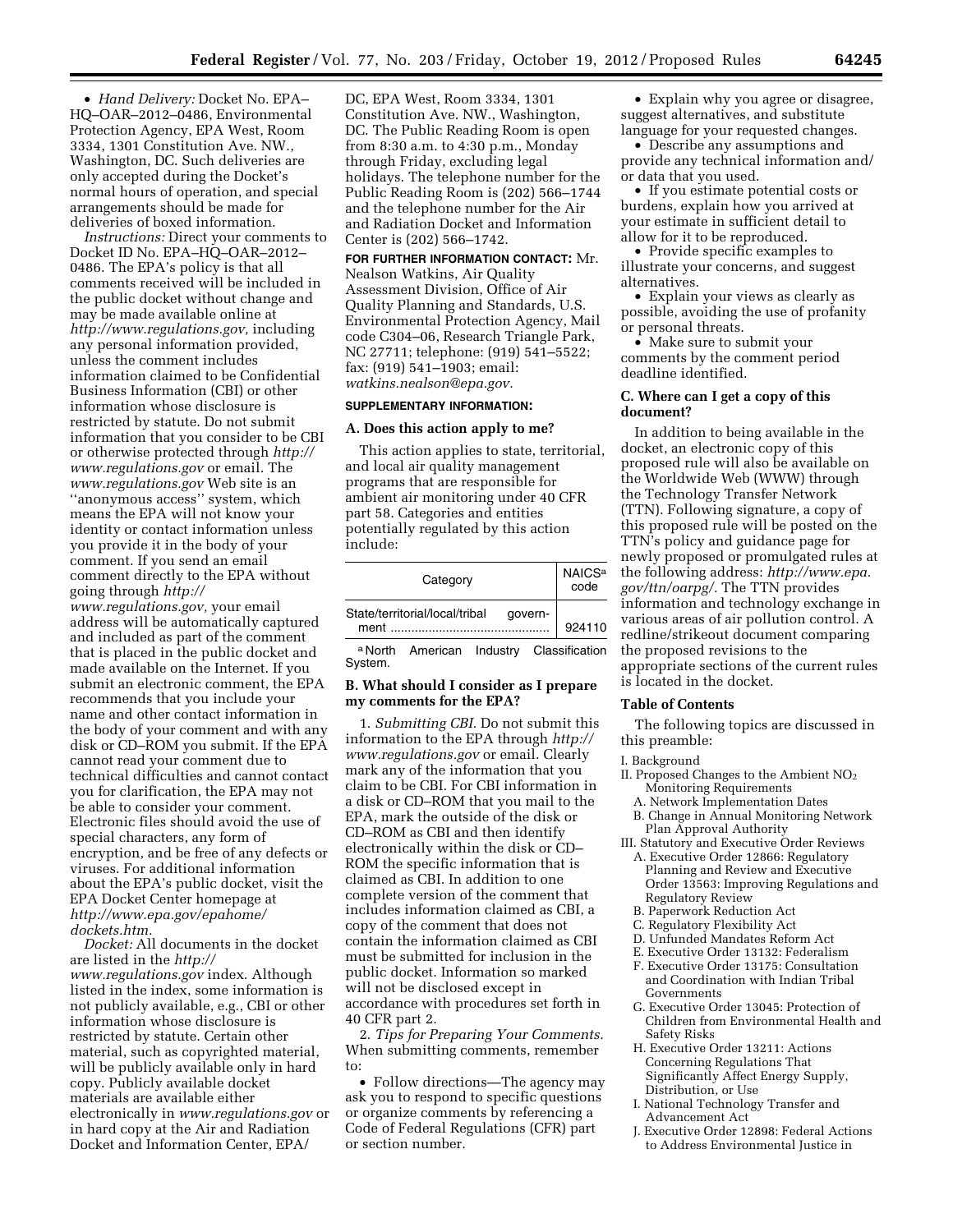Minority Populations and Low-Income Populations

## **I. Background**

On February 9, 2010, the EPA promulgated minimum monitoring requirements for the  $NO<sub>2</sub>$  monitoring network in support of the revised  $NO<sub>2</sub>$ NAAQS (75 FR 6474). The  $NO<sub>2</sub>$  NAAQS was revised to include a 1-hour standard with a 98th percentile form averaged over three years and a level of 100 parts per billion (ppb), reflecting the maximum allowable  $NO<sub>2</sub>$  concentration anywhere in an area, while retaining the annual standard of 53 ppb.

As part of the NAAQS rulemaking, the EPA promulgated revisions to requirements for minimum numbers of ambient  $NO<sub>2</sub>$  monitors that included new monitoring near major roads in larger urban areas. In addition, these monitoring requirements included requirements to characterize  $NO<sub>2</sub>$ concentrations representative of wider spatial scales in larger urban areas (areawide monitors), and monitors intended to characterize NO<sub>2</sub> exposures of susceptible and vulnerable populations. Specifically, the requirements for these minimum monitoring requirements are as follows:

The first tier of the ambient  $NO<sub>2</sub>$ monitoring network requires near-road monitoring.1 There must be one microscale near-road  $NO<sub>2</sub>$  monitoring station in each Core Based Statistical Area (CBSA) with a population of 500,000 or more persons to monitor a location of expected maximum hourly concentrations sited near a major road. An additional near-road  $NO<sub>2</sub>$  monitoring station is required at a second location of expected maximum hourly concentrations for any CBSA with a population of 2,500,000 or more persons, or in any CBSA with a population of 500,000 or more persons that has one or more roadway segments with 250,000 or greater Annual Average Daily Traffic (AADT). Based upon 2010 census data and data maintained by the U.S. Department of Transportation Federal Highway Administration on the most heavily trafficked roads in the U.S. (*[http://www.fhwa.dot.gov/](http://www.fhwa.dot.gov/policyinformation/tables/02.cfm) [policyinformation/tables/02.cfm](http://www.fhwa.dot.gov/policyinformation/tables/02.cfm)*), approximately 126 near-road  $NO<sub>2</sub>$  sites are required within 103 CBSAs nationwide.

The second tier of the NO2 minimum monitoring requirements is for areawide  $NO<sub>2</sub>$  monitoring.<sup>2</sup> There must be one monitoring station in each CBSA with a population of 1,000,000 or more persons to monitor a location of

expected highest NO<sub>2</sub> concentrations representing the neighborhood or larger spatial scales. These  $NO<sub>2</sub>$  monitors are referred to as area-wide monitors. Based on 2010 census data, approximately 52 area-wide  $NO<sub>2</sub>$  sites are required within 52 CBSAs.

The third tier of the  $NO<sub>2</sub>$  minimum monitoring requirements is for the characterization of NO<sub>2</sub> exposure for susceptible and vulnerable populations.3 The EPA Regional Administrators, in collaboration with states, must require a minimum of 40 additional  $NO<sub>2</sub>$  monitoring stations nationwide in any area, inside or outside of CBSAs, above the minimum monitoring requirements for near-road and area-wide monitors, with a primary focus on siting these monitors in locations to protect susceptible and vulnerable populations.

All three tiers of the  $NO<sub>2</sub>$  minimum monitoring requirements are to be submitted to the EPA for approval. Currently, 40 CFR 58.10 and 58.13 require states to submit a plan for establishing all required NO<sub>2</sub> monitoring sites to the EPA Administrator by July 1, 2012. Further, these plans shall provide for all required monitoring stations to be operational by January 1, 2013.

## **II. Proposed Changes to the Ambient NO**2 **Monitoring Requirements**

### *A. Network Implementation Dates*

We are proposing a phased implementation approach to allow more time for states to establish the required near-road NO<sub>2</sub> monitors on a schedule consistent with available resources. No changes are proposed for the implementation timing requirements for area-wide monitoring and for monitoring to characterize NO2 exposures for susceptible and vulnerable populations.

Language in 40 CFR part 58, sections 58.10 and 58.13, requires states to submit their  $NO<sub>2</sub>$  monitoring network plan by July 1, 2012, and to have all required  $NO<sub>2</sub>$  monitors physically established and operational by January 1, 2013. The EPA believes that most states have monitoring stations currently in operation that either already house an  $NO<sub>2</sub>$  monitor, or could easily accommodate an  $NO<sub>2</sub>$  monitor, which would allow the state to satisfy the requirements for area-wide monitoring and for characterizing NO<sub>2</sub> exposures for susceptible and vulnerable populations without the need for additional funds or network alterations. Near-roadway monitors,

however, generally do not exist and represent a significant, new monitoring activity needing substantial resources to implement. The EPA is aware that a very large majority of state and local air agencies required to install one or more near-road  $NO<sub>2</sub>$  stations currently do not have the financial resources to install and operate these new monitoring sites.

During the 2010 NO2 NAAQS review process, the EPA received comments from state and local agencies, along with representative Regional Planning Organizations (RPOs) and national associations, indicating that full funding from the EPA was essential to ensure that the near-road  $NO<sub>2</sub>$  network was implemented as required. For example, in their public comments on the proposed primary NAAQS for  $NO<sub>2</sub>$  (74 FR 34404, July 15, 2012), the National Association of Clean Air Agencies stated: ''Particularly in light of the recent and anticipated demands of funding other new and expanded monitoring networks, including the source and population lead network, the air toxics in schools monitors, and the proposed rural ozone network, it is imperative that the near-road  $[NO<sub>2</sub>]$ network be federally funded with new appropriations at requisite levels. State and local air agency budgets have been generally flat for a number of years, with some agencies struggling to match funds to support core programs. Without additional funding for near-road monitoring, provided under section 103 of the Clean Air Act (CAA) so that matching funds are not required, many agencies will be unable to fulfill this new responsibility.'' In response to these and other state comments, the EPA pursued an approach to fund all required near-road  $NO<sub>2</sub>$  monitors through CAA section 103, and thus removed the state burden of providing matching funds. As of federal fiscal year 2012, insufficient federal funds have been identified to fund all of the required near-road  $NO<sub>2</sub>$  monitors across the country by the original deadline promulgated in the primary NAAQS for  $NO<sub>2</sub>$  (75 FR 6474). However, the EPA has been able to identify limited available funding to support a phased deployment approach.

Where neither states nor the EPA can identify sufficient funding to implement all required near-road  $NO<sub>2</sub>$  sites, the EPA is proposing changes to the dates by which required near-road  $NO<sub>2</sub>$ monitors are to be identified in annual monitoring network plans and physically established. The EPA is proposing a phased implementation approach, where subsets of the required near-road NO2 monitors will be funded over the course of multiple years,

<sup>1</sup>See 40 CFR part 58, appendix D, section 4.3.2. <sup>2</sup> See 40 CFR part 58, appendix D, section 4.3.3. <sup>3</sup> See 40 CFR part 58, appendix D, section 4.3.4.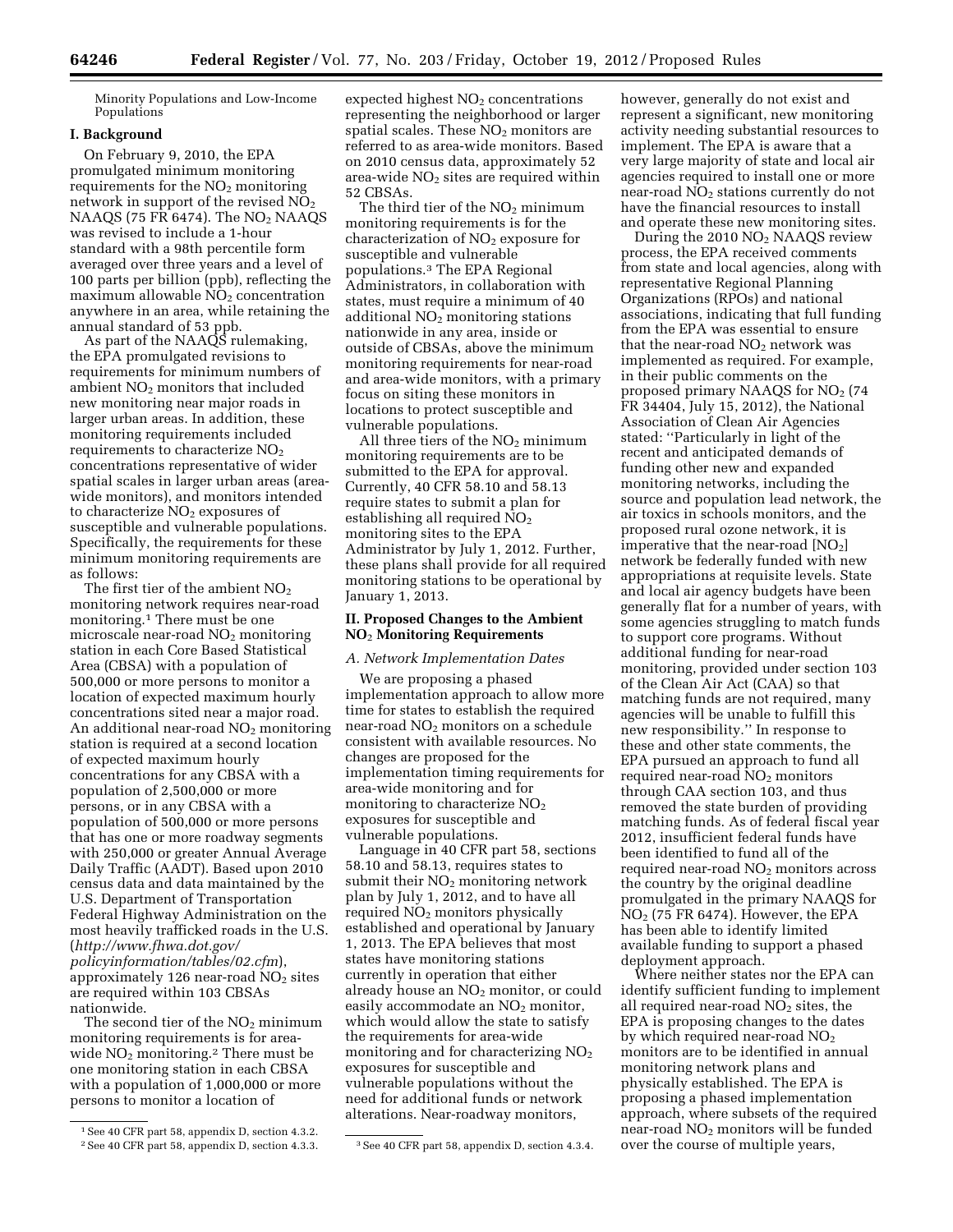beginning in federal fiscal year 2012 and traffic count, fleet mix, roadway design, anticipated to extend through federal fiscal year 2015. The EPA believes that it will be able to identify sufficient grant funding to support this approach and, therefore, allow states to complete the near-road network.

The EPA is proposing the following adjustments to the dates by which nearroad NO2 monitors are to be included in Annual Monitoring Network Plans and physically established. Specifically, we are proposing that:

(1) Those near-road  $NO<sub>2</sub>$  monitors which are either a single required monitor or the first of two required monitors in CBSAs having 1 million or more persons shall be reflected in the state Annual Monitoring Network Plan submitted July 1, 2013, and that the monitors shall be operational by January 1, 2014.

(2) Those near-road  $NO<sub>2</sub>$  monitors which are the second near-road  $NO<sub>2</sub>$ monitor in any CBSA with a population of 2,500,000 persons or more, or in any CBSA with a population of 500,000 or more persons that has one or more roadway segments with 250,000 or greater AADT counts, shall be reflected in the state Annual Monitoring Network Plan submitted July 1, 2014, and the monitors shall be operational by January 1, 2015.

(3) Those remaining near-road  $NO<sub>2</sub>$ monitors required in CBSAs having 500,000 or more persons shall be reflected in the state Annual Monitoring Plan submitted July 1, 2016, and the monitors shall be operational by January 1, 2017.

Under these proposed changes, the EPA estimates that 52 near-road  $NO<sub>2</sub>$ monitors would be operational by January 1, 2014, in CBSAs having 1 million or more persons; an estimated 23 additional near-road  $NO<sub>2</sub>$  monitors would be operational by January 1, 2015, in any CBSA having 2.5 million persons or more, or those CBSAs with a population of 500,000 or more persons that has one or more roadway segments with 250,000 or greater AADT counts; and an estimated 51 additional nearroad  $NO<sub>2</sub>$  sites would be operational by January 1, 2017, in those CBSAs having a population between 500,000 and 1 million persons. The EPA believes this proposed phased approach appropriately focuses the limited resources currently available. Further, the proposed approach plans to initially install by January 1, 2014, 52 monitors in 52 different CBSAs across the country in order to provide a level of national representation that includes variations in climate, population densities, and pollutant mixtures along with the nearroad monitoring site variables including

congestion patterns, and local meteorology. The EPA is proposing that the second phase of the proposed network implementation approach establish any second near-road NO<sub>2</sub> monitor in a CBSA because these are the largest CBSAs or are CBSAs containing the most heavily trafficked roads where the additional characterization is desired due to the generally greater number of major roads across a potentially larger geographic area, or exceptionally high traffic volumes, which correspond to increased potential for exposure. The EPA is proposing the third and final phase of the network implementation to be all additional required near-road  $NO<sub>2</sub>$  monitors in CBSAs having a population between 500,000 and 1 million persons. The EPA solicits comments on the phased implementation of the required nearroad  $NO<sub>2</sub>$  network as proposed, specifically with regard to the dates by which each proposed phase is to be included in annual monitoring network plans and operational.

The EPA is not proposing any changes to the implementation dates for areawide  $NO<sub>2</sub>$  monitors or those  $NO<sub>2</sub>$ monitors to be operated to characterize susceptible and vulnerable populations. As noted above, the EPA believes that most states have monitoring stations currently in operation that either house an  $NO<sub>2</sub>$  monitor or could easily accommodate a relocated NO<sub>2</sub> monitor, which would allow the state to satisfy these two tiers of the required  $NO<sub>2</sub>$ monitoring network without need for additional funds or network alterations. The EPA is currently working with states to review their  $NO<sub>2</sub>$  networks and evaluate which of the currently operated monitors would be most appropriate to continue operating in support of required area-wide and susceptible and vulnerable population monitoring or to identify locations where an  $NO<sub>2</sub>$ monitor could be relocated to support these requirements.

# *B. Change in Annual Monitoring Network Plan Approval Authority*

The EPA is also proposing to amend the regulatory text to have state and local air monitoring agencies submit their  $NO<sub>2</sub>$  monitoring network plans to their respective EPA Regional Administrator instead of the EPA Administrator for approval as it is currently stated in  $\overline{40}$  CFR 58.10(a)(5). This change would make the  $NO<sub>2</sub>$ monitoring network plan submittals consistent with the requirements for submittal of Annual Monitoring Network Plans for ozone, carbon monoxide, sulfur dioxide, particulate

matter, and lead to EPA Regional Administrators. The EPA believes it most appropriate for states to submit such information regarding  $NO<sub>2</sub>$ monitoring to EPA Regional Administrators for approval as required for all other monitoring plans. The EPA requests comment on the proposed change in the approval authority for NO2 monitoring plans.

## **III. Statutory and Executive Order Reviews**

## *A. Executive Order 12866: Regulatory Planning and Review and Executive Order 13563: Improving Regulation and Regulatory Review*

This action is not a ''significant regulatory action'' under the terms of Executive Order 12866 (58 FR 51735, October 4, 1993) and is, therefore, not subject to review under Executive Orders 12866 and 13563 (76 FR 3821, January 21, 2011).

## *B. Paperwork Reduction Act*

This action does not impose an information collection burden under the provisions of the *Paperwork Reduction Act,* 44 U.S.C. 3501 *et seq.* Burden is defined at 5 CFR 1320.3(b). The proposed amendments to revise ambient NO2 monitoring requirements do not add any information collection requirements beyond those imposed by the existing  $NO<sub>2</sub>$  monitoring requirements.

#### *C. Regulatory Flexibility Act*

The Regulatory Flexibility Act (RFA) generally requires an agency to prepare a regulatory flexibility analysis of any rule subject to notice and comment rulemaking requirements under the Administrative Procedure Act or any other statute unless the agency certifies that the rule will not have a significant economic impact on a substantial number of small entities. Small entities include small businesses, small organizations, and small governmental jurisdictions.

For purposes of assessing the impacts of this rule on small entities, small entity is defined as (1) A small business as defined by the Small Business Administration's (SBA) regulations at 13 CFR 121.201; (2) a small governmental jurisdiction that is a government of a city, county, town, school district or special district with a population of less than 50,000; and (3) a small organization that is any not-for-profit enterprise which is independently owned and operated and is not dominant in its field.

After considering the economic impacts of this rule on small entities, I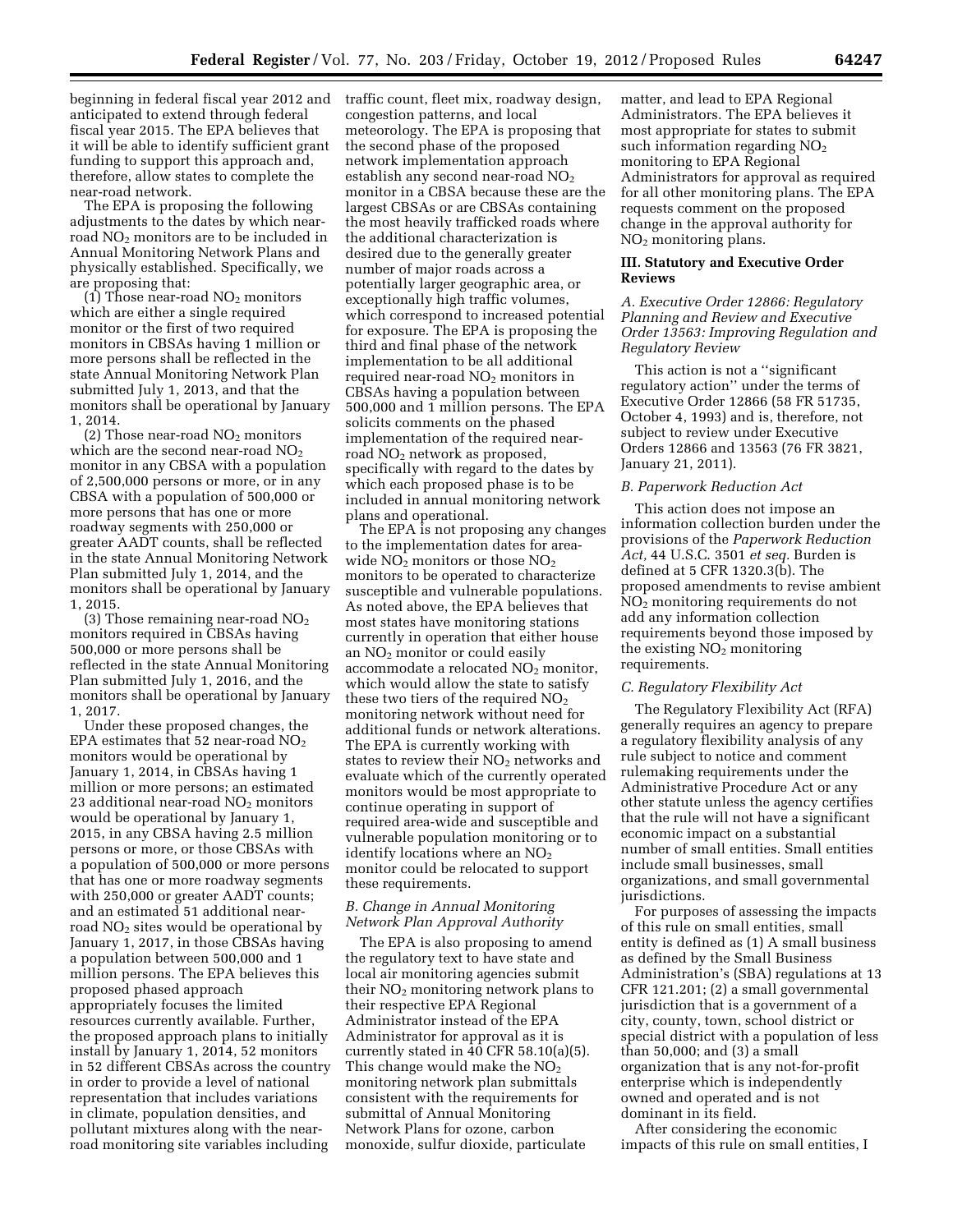certify that this action will not have a significant economic impact on a substantial number of small entities. This proposed rule will neither impose emission measurement requirements beyond those specified in the current regulations, nor will it change any emission standard. As such, it will not present a significant economic impact on small entities.

#### *D. Unfunded Mandates Reform Act*

This action contains no federal mandates under the provisions of Title II of the Unfunded Mandates Reform Act of 1995 (UMRA), 2 U.S.C. 1531– 1538 for state, local, or tribal governments or the private sector. This action imposes no enforceable duty on any state, local or tribal governments or the private sector. Therefore, this action is not subject to the requirements of sections 202 or 205 of the UMRA. This action is also not subject to the requirements of section 203 of UMRA because it contains no regulatory requirements that might significantly or uniquely affect small governments. This action proposes to increase the time by which state and local air monitoring agencies must install and operate a subset of required NO<sub>2</sub> monitors and does not add any new requirements.

# *E. Executive Order 13132: Federalism*

This action does not have federalism implications. It will not have substantial direct effects on the states, on the relationship between the national government and the states, or on the distribution of power and responsibilities among the various levels of government, as specified in Executive Order 13132. This action proposes to increase the time by which state and local air monitoring agencies must install and operate a subset of required NO<sub>2</sub> monitors and does not add any new requirements. Thus, Executive Order 13132 does not apply to this action. In the spirit of Executive Order 13132, and consistent with the EPA policy to promote communications between the EPA and state and local governments, the EPA specifically solicits comment on this proposed rule from state and local officials.

## *F. Executive Order 13175: Consultation and Coordination With Indian Tribal Governments*

This action does not have tribal implications, as specified in Executive Order 13175 (65 FR 67249, November 9, 2000). This proposed rule imposes no requirements on tribal governments. This action proposes to increase the time by which state and local air monitoring agencies must install and

operate a subset of required NO2 monitors and does not add any new requirements. Thus, Executive Order 13175 does not apply to this action. In the spirit of Executive order 13175, the EPA specifically solicits additional comment on this proposed action from tribal officials.

## *G. Executive Order 13045: Protection of Children From Environmental Health and Safety Risks*

The EPA interprets EO 13045 (62 FR 19885, April 23, 1997) as applying only to those regulatory actions that concern health or safety risks, such that the analysis required under section 5–501 of the EO has the potential to influence the regulation. This action is not subject to EO 13045 because it does not establish an environmental standard intended to mitigate health or safety risks, but merely proposes to increase the time by which state and local air monitoring agencies must install and operate a subset of required NO<sub>2</sub> monitors.

# *H. Executive Order 13211: Actions Concerning Regulations That Significantly Affect Energy Supply, Distribution, or Use*

This action is not a ''significant energy action'' as defined in Executive Order 13211 (66 FR 28355, May 22, 2001), because it is not likely to have a significant adverse effect on the supply, distribution, or use of energy. This action proposes to increase the time by which state and local air monitoring agencies must install and operate a subset of required NO<sub>2</sub> monitors and does not add any new requirements.

## *I. National Technology Transfer and Advancement Act*

Section 12(d) of the National Technology Transfer and Advancement Act of 1995 (''NTTAA''), Public Law 104–113 (15 U.S.C. 272 note) directs the EPA to use voluntary consensus standards in its regulatory activities unless to do so would be inconsistent with applicable law or otherwise impractical. Voluntary consensus standards are technical standards (e.g., materials specifications, test methods, sampling procedures, and business practices) that are developed or adopted by voluntary consensus standards bodies. NTTAA directs the EPA to provide Congress, through OMB, explanations when the agency decides not to use available and applicable voluntary consensus standards.

This proposed rulemaking does not involve technical standards. Therefore, EPA is not considering the use of any voluntary consensus standards.

# *J. Executive Order 12898: Federal Actions To Address Environmental Justice in Minority Populations and Low-Income Populations*

Executive Order (EO) 12898 (59 FR 7629, Feb. 16, 1994) establishes federal executive policy on environmental justice. Its main provision directs federal agencies, to the greatest extent practicable and permitted by law, to make environmental justice part of their mission by identifying and addressing, as appropriate, disproportionately high and adverse human health or environmental effects of their programs, policies, and activities on minority populations and low-income populations in the United States.

The EPA has determined that this proposed rule will not have disproportionately high and adverse human health or environmental effects on minority or low-income populations because it does not affect the level of protection provided to human health or the environment. This rule proposes to increase the time by which state and local air monitoring agencies must install and operate a subset of required NO2 monitors and does not add any new requirements.

### **List of Subjects**

## *40 CFR Part 58*

Environmental protection, Administrative practice and procedure, Air pollution control, Intergovernmental relations.

Dated: October 5, 2012.

# **Lisa P. Jackson,**

## *Administrator.*

# **PART 58—AMBIENT AIR QUALITY SURVEILLANCE**

1. The authority citation for part 58 continues to read as follows:

**Authority:** 42 U.S.C. 7403, 7405, 7410, 7414, 7601, 7611, 7614, and 7619.

# **Subpart B—[AMENDED]**

2. Section 58.10, is amended by revising paragraph (a)(5) and paragraph (b)(12) to read as follows:

## **§ 58.10 Annual monitoring network plan and periodic network assessment.**

\* \* \* \* \* (a) \* \* \*

(5)(i) A plan for establishing a single near-road  $NO<sub>2</sub>$  site in CBSAs having 1 million or more persons, in accordance with the requirements of appendix D section 4.3.2 to this part, shall be submitted as part of the Annual Monitoring Network Plan to the EPA Regional Administrator by July 1, 2013. The plan shall provide for these